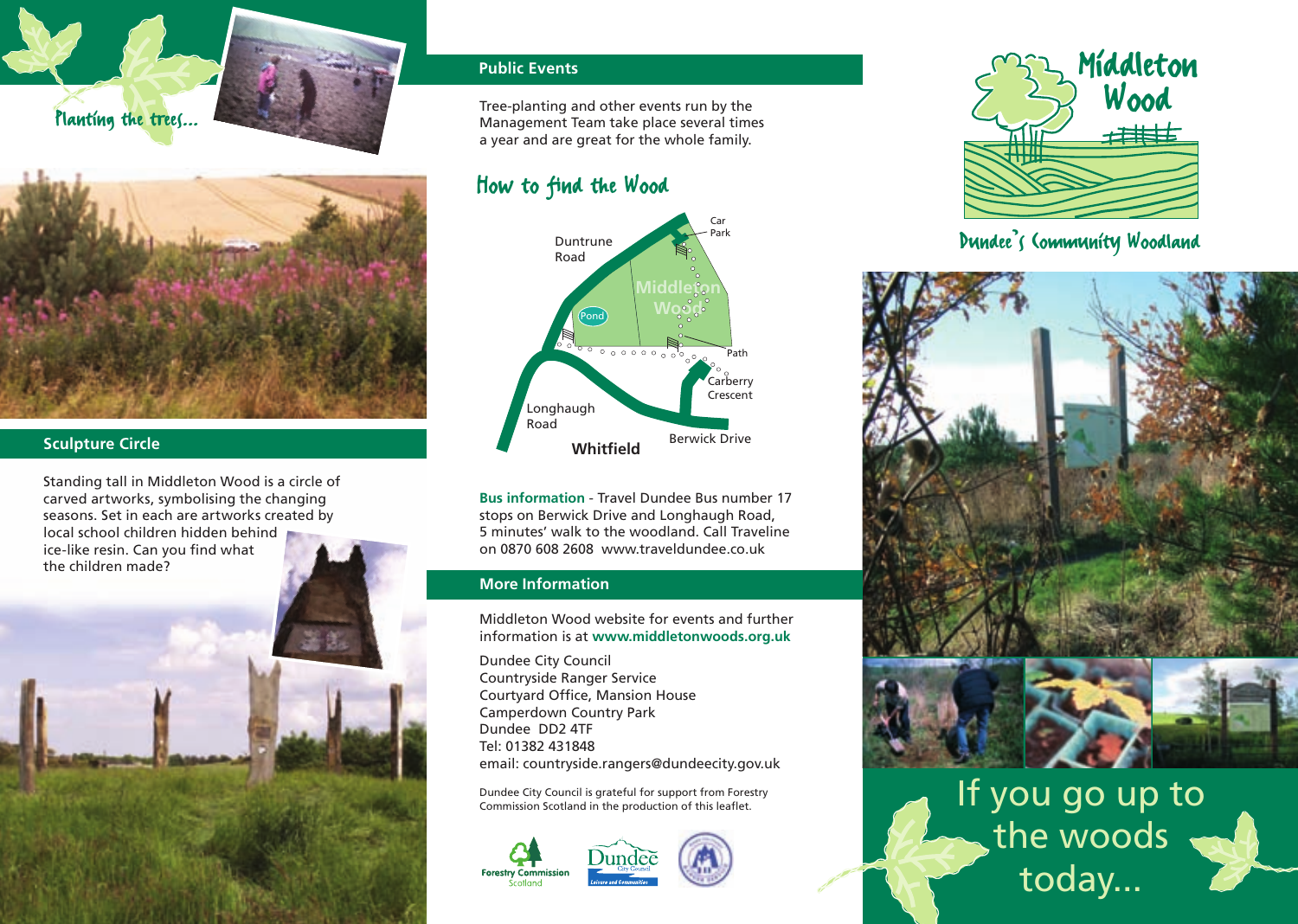# How Middleton Woods has grown...



In 1994, before work started...

...and the same view in 2007

Before and after... ...what a difference!

The young trees in the fields near Braeview Academy and the Vale of Duntrune are part of Middleton Wood, Dundee's Community Woodland. Tree-planting started in 1993. Many of the young saplings will grow to be grand mature trees for the children of today to enjoy in their retirement.

# Middleton Wood is not just for trees, it is...

- · a nature area for wildlife
- for public use
- · for local participation
- · for nature study
- · for eventually producing timber for local use

## What has been done?

- · pine and deciduous wood planted for good biodiversity
- · car park and paths created
- rubbish removed
- fun activities
- · website
- schools activities



#### **Woodland Activities**

## Schools

The Management Team and Rangers lead school group activities exploring the wood. We can study trees and wildlife or help the wood to grow with tree-planting or clean-ups. Activities are planned to meet school work.

## Fun Events

The Management Team holds events with fun activities for the whole family. Check out the website for the next event which may have trails. wildlife activities and crafts to make and take away. They are always free.

#### **Get Involved!**

Middleton Wood needs help to be looked after. If you would like to help with tree-planting days, clean-ups, wildlife surveys etc, we would like to hear from you. Or you could join the Middleton Wood Management Team and help decide what happens here.